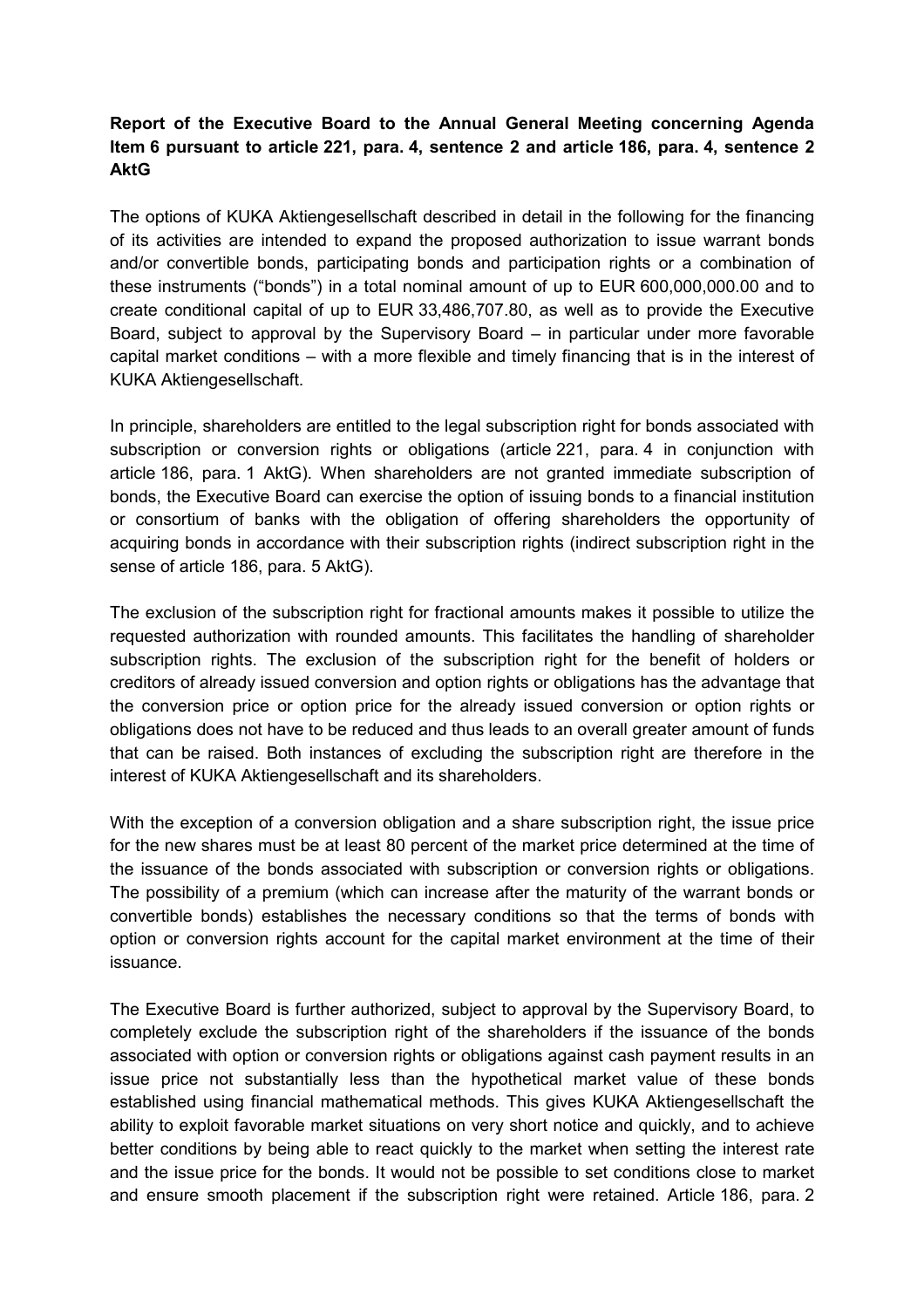AktG authorizes the publishing of the exercise price (and thus the conditions of these bonds) by the third to last day of the subscription period. However, in light of the frequent volatility on the stock markets, market risk can also exist for more than a few days leading to "haircuts" during the setting of the bond conditions, which are then no longer close to the market. The existence of a subscription right also endangers the successful placement with third parties, i.e. increases the related expenditures due to the uncertainty of its exercise (subscription behavior). Finally, due to the length of the subscription period, KUKA Aktiengesellschaft cannot respond quickly to favorable or unfavorable market conditions when granting a subscription right, but rather is subject to deteriorating share prices during the subscription period, which can lead to a less favorable procurement of equity for KUKA Aktiengesellschaft.

In this event of a complete exclusion of the subscription right, the provision in article 186, para. 3, sentence 4 AktG applies accordingly pursuant to article 221, para. 4, sentence 2 AktG. The limit regulated therein for excluding the subscription right of 10 percent of the share capital must be complied with in the content of the resolution. In this case, when the authorization to exclude the subscription right pursuant to article 186, para. 3, sentence 4 AktG takes effect, the maximum volume of conditional capital made available for securing the option or conversion rights or obligations shall not exceed 10 percent of the existing share capital. A corresponding requirement in the resolution on the authorization also ensures that the 10 percent limit is not exceeded in the event of a reduction of capital because the authorization for excluding the subscription right expressly may not exceed 10 percent of the share capital, neither at the time the authorization takes effect nor, if this value is less, at the time of exercise of the existing authorization. Applied here are the treasury shares sold subject to the exclusion of the subscription right pursuant to article 186, para. 3, sentence 4 AktG and those shares issued from authorized capital under exclusion of the subscription right pursuant to article 186, para. 3, sentence 4 AktG, if the sale or issuance takes place during the period of this authorization until the subscription right free issuance according to article 186, para. 3, sentence 4 AktG of the bonds with option and/or conversion rights or obligations. This correspondingly reduces this amount. Article 186, para. 3, sentence 4 AktG also stipulates that the issue price may not be substantially less than the market price. This is intended to ensure that no material economic dilution of the value of the shares occurs. Whether such a dilutive effect occurs when issuing bonds with option or conversion rights or obligations under exclusion of the subscription right can be determined by calculating the hypothetical market price of the bonds in accordance with recognized methods, especially financial mathematical methods, and comparing this with the issue price. If, after proper examination, this issue price is only insignificantly below the hypothetical market price at the time of issuing the bonds, then an exclusion of the subscription right based on an insignificant shortfall is permissible under the intent and purpose of the regulation outlined in article 186, para. 3, sentence 4 AktG. The resolution therefore stipulates that the Executive Board, after proper examination, must come to the conclusion prior to issuing the bonds with option or conversion rights or obligations that the planned issue price will not lead to any considerable dilution of the value of the shares because the issue price of the bonds is not substantially lower than the hypothetical market price determined in accordance with recognized methods, especially financial mathematical methods. Thus, the computed market value of a subscription right is reduced to virtually zero so that the shareholders are not subject to any considerable economic disadvantage as a result of the exclusion of the